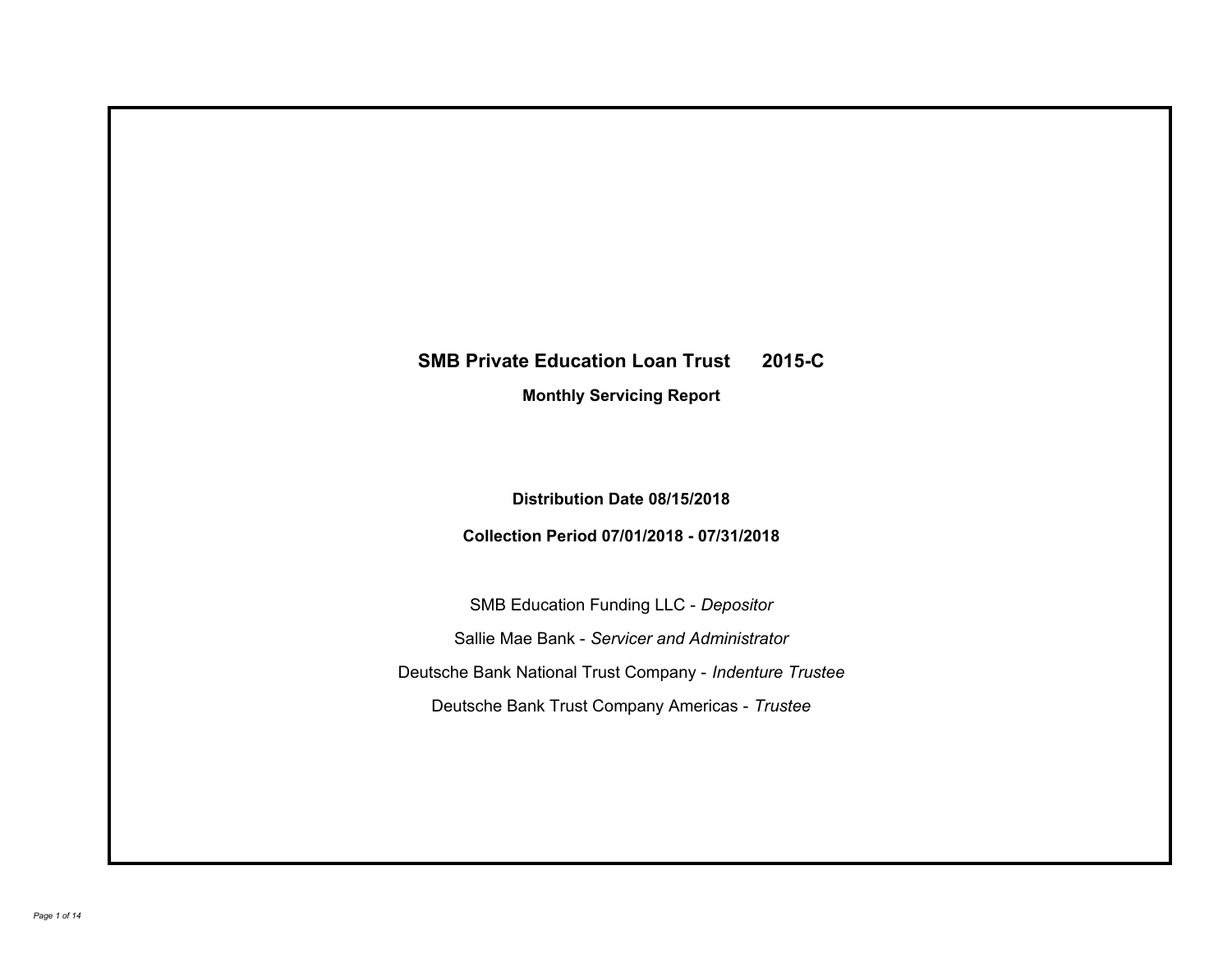|   | <b>Deal Parameters</b>                                         |                                                 |                                   |                                          |                                          |
|---|----------------------------------------------------------------|-------------------------------------------------|-----------------------------------|------------------------------------------|------------------------------------------|
| А | <b>Student Loan Portfolio Characteristics</b>                  |                                                 | Settlement Date<br>10/27/2015     | 06/30/2018                               | 07/31/2018                               |
|   | <b>Principal Balance</b><br>Interest to be Capitalized Balance |                                                 | \$693,787,197.00<br>55,852,621.68 | \$485,013,280.16<br>23,950,092.48        | \$477,732,617.42<br>22,468,950.73        |
|   | Pool Balance                                                   |                                                 | \$749,639,818.68                  | \$508,963,372.64                         | \$500,201,568.15                         |
|   | Weighted Average Coupon (WAC)                                  |                                                 |                                   |                                          |                                          |
|   |                                                                | WAC1 (Contractual Interest Rate on the Loan)    | 8.28%                             | 9.30%                                    | 9.29%                                    |
|   |                                                                | WAC2 (Average of Applicable Interest Rate)      | 8.28%                             | 9.26%                                    | 9.25%                                    |
|   |                                                                | WAC3 (Average of Actual Interest Rate)          | 8.22%                             | 9.18%                                    | 9.17%                                    |
|   | Weighted Average Remaining Term                                |                                                 | 127.00                            | 121.60                                   | 121.73                                   |
|   | Number of Loans<br>Number of Borrowers<br>Pool Factor          | Since Issued Total Constant Prepayment Rate (1) | 65,154<br>45,614                  | 45,626<br>32,605<br>0.678943887<br>9.79% | 44,960<br>32,154<br>0.667255868<br>9.83% |
| B | <b>Debt Securities</b>                                         | Cusip/Isin                                      | 07/16/2018                        |                                          | 08/15/2018                               |
|   | A <sub>2</sub> A                                               | 78448RAB2                                       | \$142,455,350.80                  |                                          | \$138,319,893.24                         |
|   | A2B                                                            | 78448RAC0                                       | \$68,819,010.05                   |                                          | \$66,821,204.46                          |
|   | A <sub>3</sub>                                                 | 78448RAD8                                       | \$75,000,000.00                   |                                          | \$75,000,000.00                          |
|   | B                                                              | 78448RAE6                                       | \$70,000,000.00                   |                                          | \$70,000,000.00                          |
|   | $\mathsf{C}$                                                   | 78448RAF3                                       | \$50,000,000.00                   |                                          | \$50,000,000.00                          |
| C |                                                                |                                                 | 07/16/2018                        |                                          |                                          |
|   | <b>Certificates</b>                                            | <b>Cusip/Isin</b>                               |                                   |                                          | 08/15/2018                               |
|   | Residual                                                       | 78448R106                                       | \$100,000.00                      |                                          | \$100,000.00                             |
| D | <b>Account Balances</b>                                        |                                                 | 07/16/2018                        |                                          | 08/15/2018                               |

Reserve Account Balance \$1,884,455.00 \$1,884,455.00 \$1,884,455.00 \$1,884,455.00

E **Asset / Liability 07/16/2018 08/15/2018**

Actual Overcollateralization Amount \$102,689,011.79

\$ 1,884,455.00

\$152,689,011.79

(1) For additional information, see 'Since Issued CPR Methodology' found on page 11 of this report.

20.18% 20.00%

\$100,060,470.45 \$150,060,470.45

Overcollateralization Percentage

Specified Overcollateralization Amount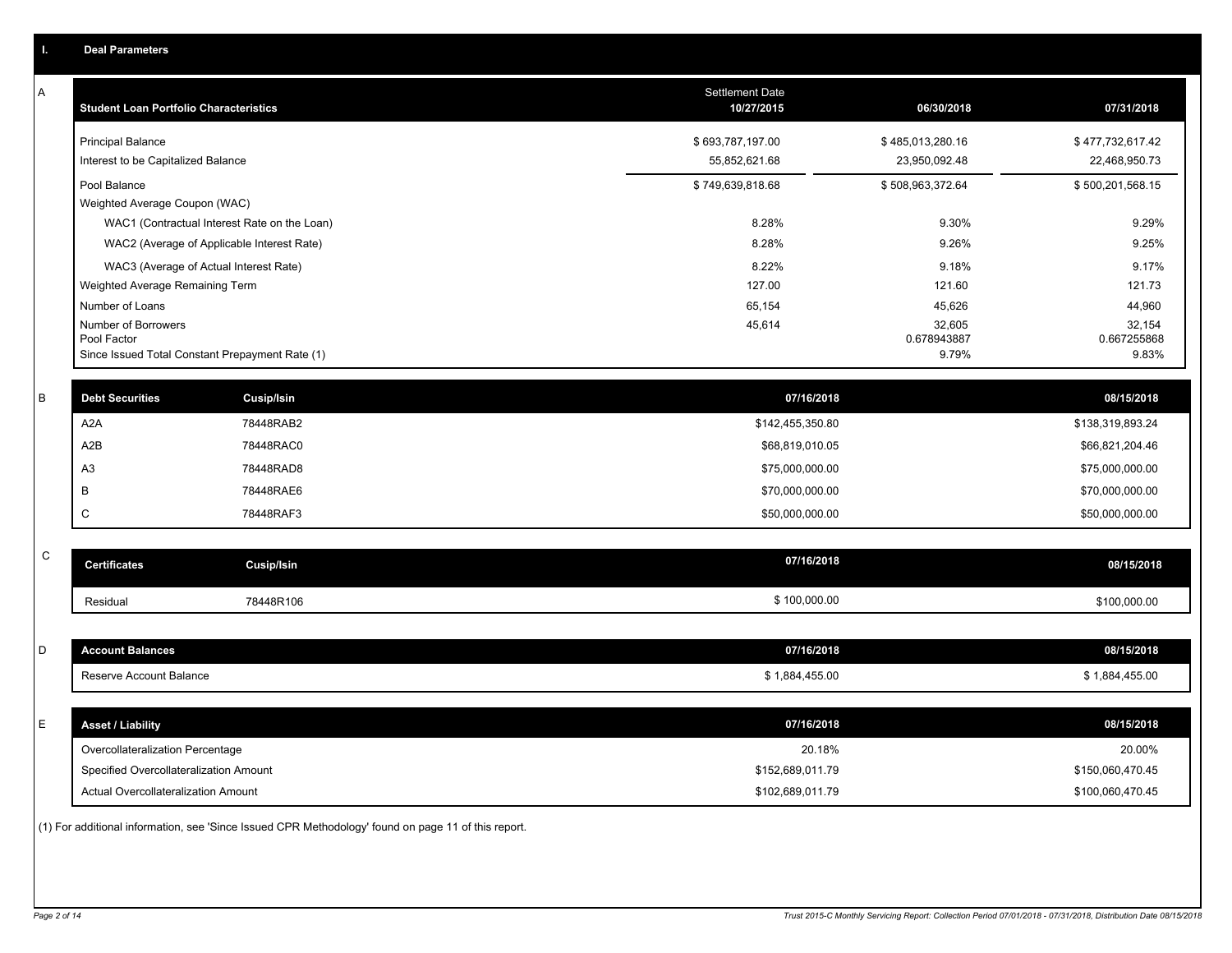| Ш. | 2015-C Trust Activity 07/01/2018 through 07/31/2018              |                 |
|----|------------------------------------------------------------------|-----------------|
| A  | <b>Student Loan Principal Receipts</b>                           |                 |
|    | <b>Borrower Principal</b>                                        | 9,051,113.90    |
|    | <b>Consolidation Activity Principal</b>                          | 0.00            |
|    | Seller Principal Reimbursement                                   | 0.00            |
|    | Servicer Principal Reimbursement                                 | 0.00            |
|    | Delinquent Principal Purchases by Servicer                       | 0.00            |
|    | <b>Other Principal Deposits</b>                                  | 0.00            |
|    | <b>Total Principal Receipts</b>                                  | \$9,051,113.90  |
| В  | <b>Student Loan Interest Receipts</b>                            |                 |
|    | Borrower Interest                                                | 2,692,733.70    |
|    | <b>Consolidation Activity Interest</b>                           | 0.00            |
|    | Seller Interest Reimbursement                                    | 0.00            |
|    | Servicer Interest Reimbursement                                  | 0.00            |
|    | Delinquent Interest Purchases by Servicer                        | 0.00            |
|    | <b>Other Interest Deposits</b>                                   | 0.00            |
|    | <b>Total Interest Receipts</b>                                   | \$2,692,733.70  |
| C  | <b>Recoveries on Realized Losses</b>                             | \$102,758.59    |
| D  | <b>Investment Income</b>                                         | \$19,726.45     |
| Ε  | <b>Funds Borrowed from Next Collection Period</b>                | \$0.00          |
| F  | <b>Funds Repaid from Prior Collection Period</b>                 | \$0.00          |
| G  | Loan Sale or Purchase Proceeds                                   | \$0.00          |
| Н  | Initial Deposits to Distribution Account                         | \$0.00          |
| J. | <b>Excess Transferred from Other Accounts</b>                    | \$0.00          |
| J  | <b>Borrower Benefit Reimbursements</b>                           | \$0.00          |
| Κ  | <b>Other Deposits</b>                                            | \$0.00          |
| L  | <b>Other Fees Collected</b>                                      | \$0.00          |
| М  | <b>AVAILABLE FUNDS</b>                                           | \$11,866,332.64 |
| N  | Non-Cash Principal Activity During Collection Period             | \$1,770,451.16  |
| O  | Aggregate Purchased Amounts by the Depositor, Servicer or Seller | \$0.00          |
| P  | Aggregate Loan Substitutions                                     | \$0.00          |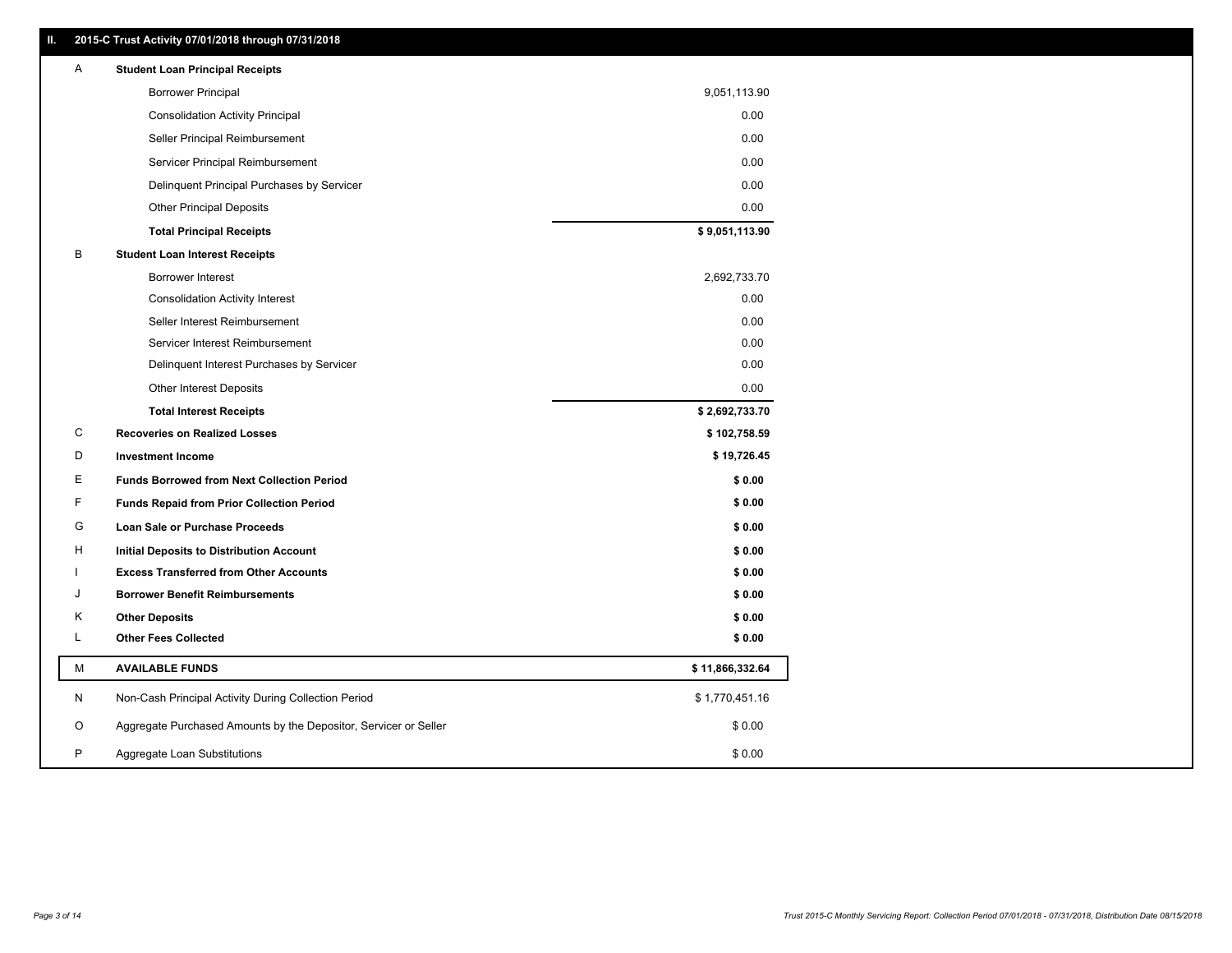## **07/31/2018 06/30/2018 Wtd Avg Coupon # Loans Principal and Interest Accrued to Capitalize % of Principal % of Loans in Repay (1) Wtd Avg Coupon # Loans Principal and Interest Accrued to Capitalize % of Principal % of Loans in Repay (1)**  INTERIM: IN SCHOOL 10.39% 1,932 \$27,309,754.77 5.460% - % 10.39% 1,986 \$27,984,606.27 5.498% - % GRACE 10.29% 1,088 \$16,800,393.53 3.359% - % 10.30% 1,378 \$20,559,671.69 4.040% - % DEFERMENT 10.36% 2,563 \$32,288,357.52 6.455% - % 10.34% 2,590 \$32,781,588.78 6.441% - % REPAYMENT: CURRENT 8.90% 36,803 \$387,417,199.44 77.452% 91.414% 8.93% 37,211 \$392,620,586.58 77.141% 91.812% 31-60 DAYS DELINQUENT 9.47% 606 \$7,411,398.14 1.482% 1.749% 9.07% 593 \$7,562,690.86 1.486% 1.768% 61-90 DAYS DELINQUENT 8.63% 298 \$3,769,855.00 0.754% 0.890% 9.60% 315 \$4,395,362.04 0.864% 1.028% > 90 DAYS DELINQUENT 10.21% 186 \$2,815,097.07 0.563% 0.664% 9.56% 159 \$2,567,397.55 0.504% 0.600% FORBEARANCE 9.56% 1,484 \$22,389,512.68 4.476% 5.283% 9.35% 1,394 \$20,491,468.87 4.026% 4.792% **TOTAL 44,960 \$500,201,568.15 100.00% 100.00% 45,626 \$508,963,372.64 100.00% 100.00% Loans by Repayment Status** Percentages may not total 100% due to rounding \*

Loans classified in "Repayment" include any loan for which interim interest only, \$25 fixed payments or full principal and interest payments are due. 1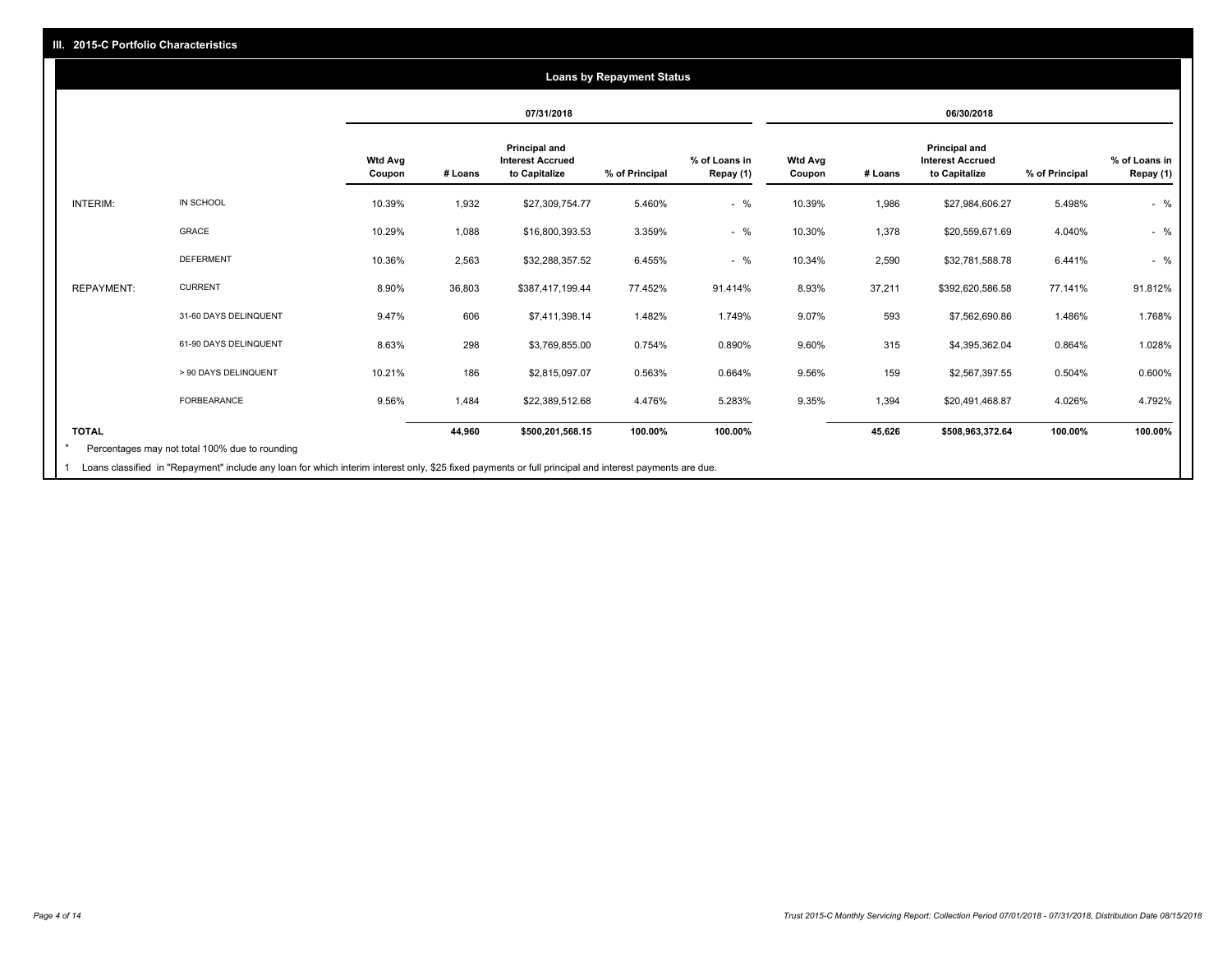|                |                       |                          |         | 07/31/2018                                                       |                |                                |                          |         | 06/30/2018                                                |                |                                |
|----------------|-----------------------|--------------------------|---------|------------------------------------------------------------------|----------------|--------------------------------|--------------------------|---------|-----------------------------------------------------------|----------------|--------------------------------|
|                |                       | <b>Wtd Avg</b><br>Coupon | # Loans | <b>Principal and</b><br><b>Interest Accrued</b><br>to Capitalize | % of Principal | % of Loans in<br>P&I Repay (2) | <b>Wtd Avg</b><br>Coupon | # Loans | Principal and<br><b>Interest Accrued</b><br>to Capitalize | % of Principal | % of Loans in<br>P&I Repay (2) |
| INTERIM:       | IN SCHOOL             | 10.12%                   | 3,536   | \$50,811,804.87                                                  | 10.158%        | $-$ %                          | 10.10%                   | 3,654   | \$52,157,237.79                                           | 10.248%        | $-$ %                          |
|                | <b>GRACE</b>          | 9.98%                    | 2,074   | \$30,746,049.23                                                  | 6.147%         | $-$ %                          | 10.03%                   | 2,615   | \$37,705,986.97                                           | 7.408%         | $-$ %                          |
|                | <b>DEFERMENT</b>      | 10.00%                   | 4,693   | \$56,586,875.99                                                  | 11.313%        | $-$ %                          | 9.99%                    | 4,739   | \$57,369,381.44                                           | 11.272%        | $-$ %                          |
| P&I REPAYMENT: | <b>CURRENT</b>        | 8.76%                    | 32,130  | \$326,275,033.10                                                 | 65.229%        | 90.117%                        | 8.78%                    | 32,204  | \$327,378,400.28                                          | 64.323%        | 90.503%                        |
|                | 31-60 DAYS DELINQUENT | 9.41%                    | 575     | \$7,031,316.25                                                   | 1.406%         | 1.942%                         | 8.99%                    | 556     | \$6,991,630.00                                            | 1.374%         | 1.933%                         |
|                | 61-90 DAYS DELINQUENT | 8.56%                    | 284     | \$3,557,108.91                                                   | 0.711%         | 0.982%                         | 9.57%                    | 305     | \$4,306,454.34                                            | 0.846%         | 1.191%                         |
|                | > 90 DAYS DELINQUENT  | 10.21%                   | 184     | \$2,803,867.12                                                   | 0.561%         | 0.774%                         | 9.55%                    | 158     | \$2,561,908.18                                            | 0.503%         | 0.708%                         |
|                | <b>FORBEARANCE</b>    | 9.56%                    | 1,484   | \$22,389,512.68                                                  | 4.476%         | 6.184%                         | 9.35%                    | 1,395   | \$20,492,373.64                                           | 4.026%         | 5.665%                         |
| <b>TOTAL</b>   |                       |                          | 44,960  | \$500,201,568.15                                                 | 100.00%        | 100.00%                        |                          | 45,626  | \$508,963,372.64                                          | 100.00%        | 100.00%                        |

WAC reflects WAC3 To conform with company standard reporting these sections now include Princial and Interest Accrued to Capitalize.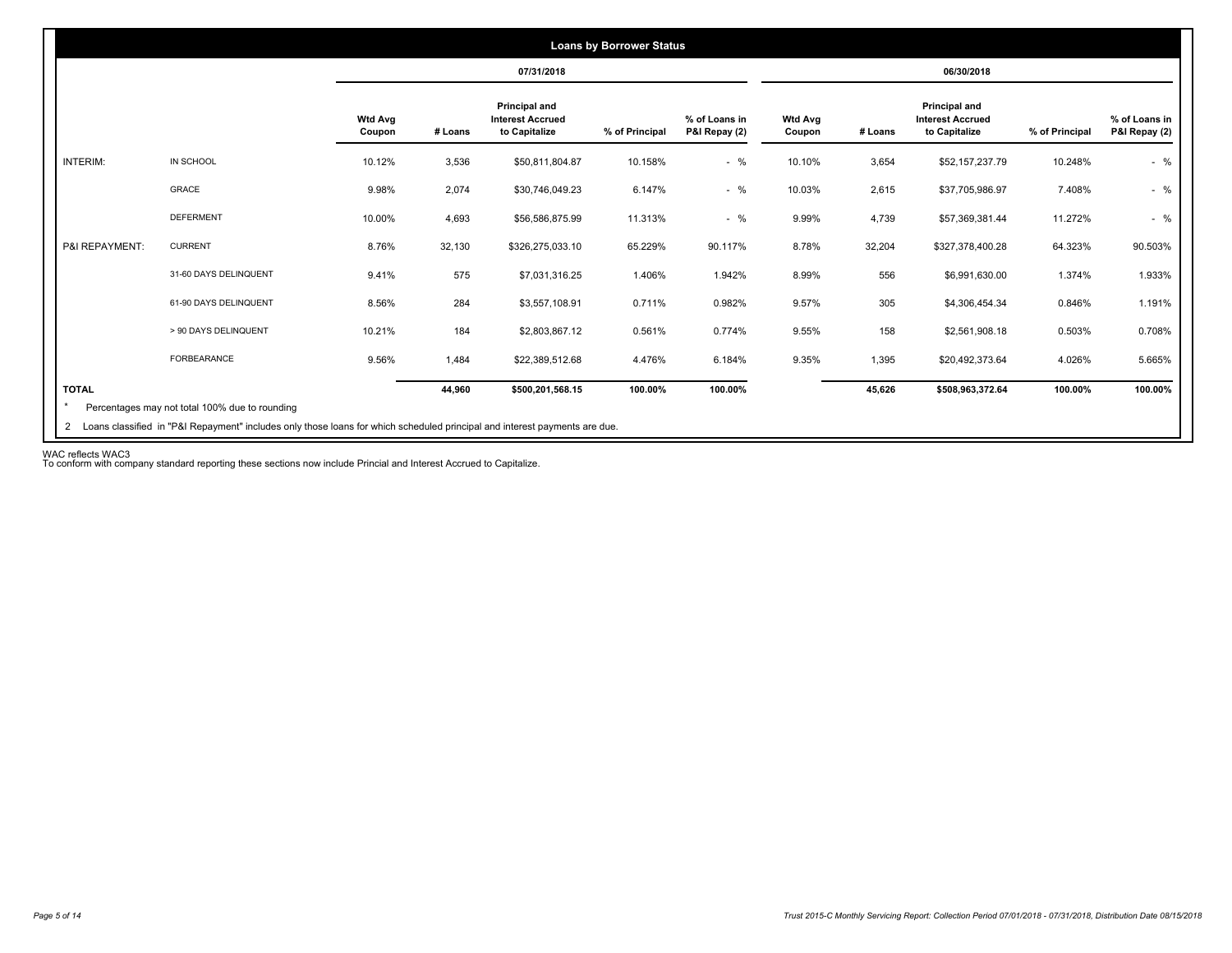|                                                                                                  | 7/31/2018        | 6/30/2018        |
|--------------------------------------------------------------------------------------------------|------------------|------------------|
| Pool Balance                                                                                     | \$500,201,568.15 | \$508,963,372.64 |
| Total # Loans                                                                                    | 44,960           | 45,626           |
| Total # Borrowers                                                                                | 32,154           | 32,605           |
| Weighted Average Coupon                                                                          | 9.25%            | 9.26%            |
| Weighted Average Remaining Term                                                                  | 121.73           | 121.60           |
| Percent of Pool - Cosigned                                                                       | 93.2%            | 93.1%            |
| Percent of Pool - Non Cosigned                                                                   | 6.8%             | 6.9%             |
| Borrower Interest Accrued for Period                                                             | \$3,725,734.50   | \$3,634,871.51   |
| <b>Outstanding Borrower Interest Accrued</b>                                                     | \$25,553,174.35  | \$27,018,355.35  |
| Gross Principal Realized Loss - Periodic *                                                       | \$641,300.42     | \$719,149.98     |
| Gross Principal Realized Loss - Cumulative *                                                     | \$17,935,058.01  | \$17,293,757.59  |
| Recoveries on Realized Losses - Periodic                                                         | \$102,758.59     | \$80,085.15      |
| Recoveries on Realized Losses - Cumulative                                                       | \$2,325,582.42   | \$2,222,823.83   |
| Net Losses - Periodic                                                                            | \$538,541.83     | \$639,064.83     |
| Net Losses - Cumulative                                                                          | \$15,609,475.59  | \$15,070,933.76  |
| Non-Cash Principal Activity - Capitalized Interest                                               | \$2,414,231.70   | \$2,068,348.17   |
| Since Issued Total Constant Prepayment Rate (CPR) (1)                                            | 9.83%            | 9.79%            |
| <b>Loan Substitutions</b>                                                                        | \$0.00           | \$0.00           |
| <b>Cumulative Loan Substitutions</b>                                                             | \$0.00           | \$0.00           |
| <b>Unpaid Servicing Fees</b>                                                                     | \$0.00           | \$0.00           |
| <b>Unpaid Administration Fees</b>                                                                | \$0.00           | \$0.00           |
| <b>Unpaid Carryover Servicing Fees</b>                                                           | \$0.00           | \$0.00           |
| Note Interest Shortfall                                                                          | \$0.00           | \$0.00           |
| Loans in Modification                                                                            | \$38,164,987.73  | \$37,843,143.47  |
| % of Loans in Modification as a % of Loans in Repayment (P&I)                                    | 11.24%           | 11.09%           |
|                                                                                                  |                  |                  |
| % Annualized Gross Principal Realized Loss - Periodic as a %<br>of Loans in Repayment (P&I) * 12 | 2.27%            | 2.53%            |
| % Gross Principal Realized Loss - Cumulative as a % of<br>Original Pool Balance                  | 2.39%            | 2.31%            |

\* In accordance with the Servicer's current policies and procedures, after September 1, 2017 loans subject to bankruptcy claims generally will not be reported as a charged-off unless and until they are delinquent for 120 d

(1) For additional information, see 'Since Issued CPR Methodology' found on page 11 of this report.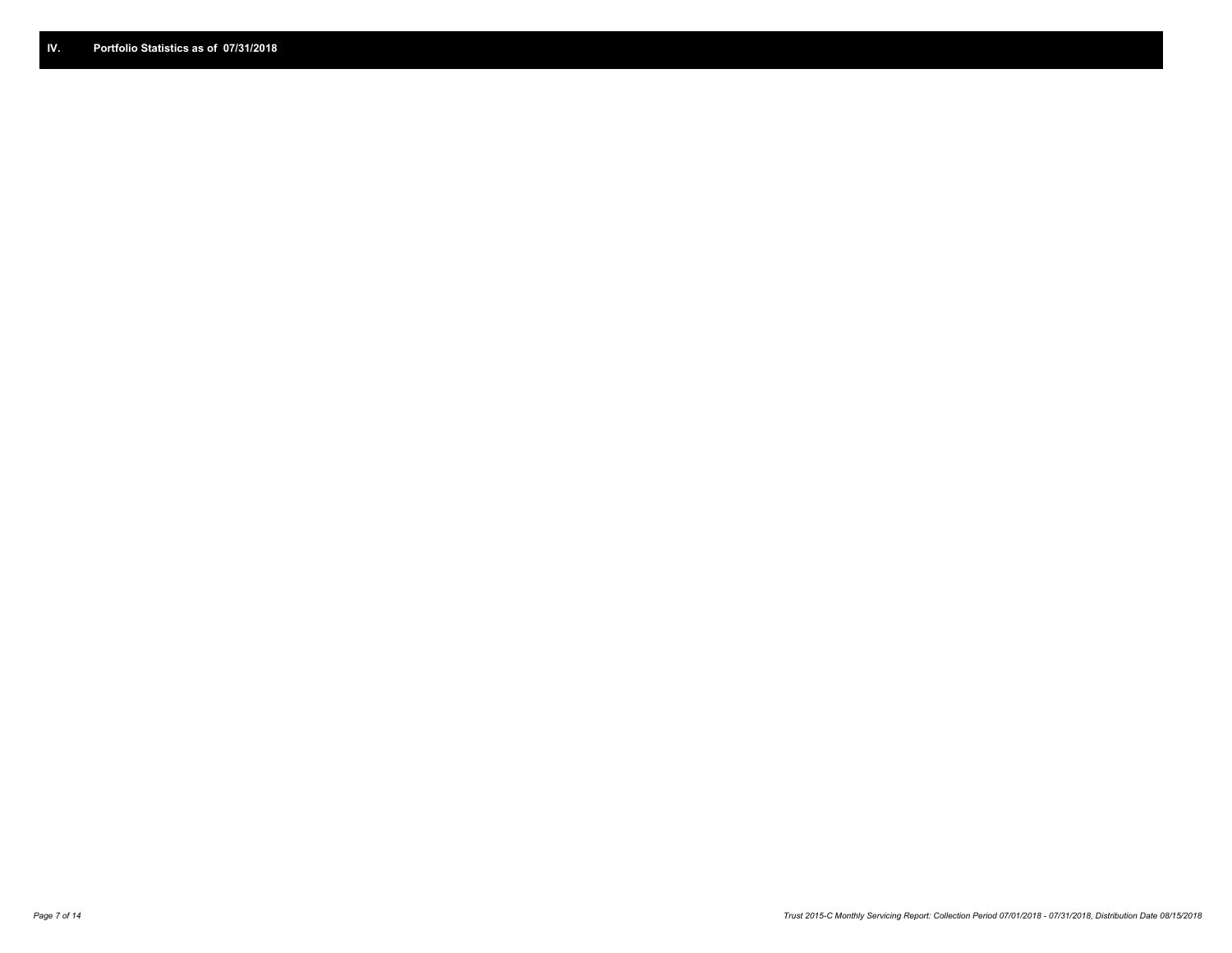| <b>Loan Program</b>                |                                   |         |                  |           |
|------------------------------------|-----------------------------------|---------|------------------|-----------|
|                                    | Weighted<br><b>Average Coupon</b> | # LOANS | <b>\$ AMOUNT</b> | $%$ *     |
| - Smart Option Interest-Only Loans | 8.53%                             | 9,876   | \$79,598,009.09  | 15.913%   |
| - Smart Option Fixed Pay Loans     | 9.15%                             | 11,859  | \$156,465,924.47 | 31.281%   |
| - Smart Option Deferred Loans      | 9.37%                             | 23,225  | \$264,137,634.59 | 52.806%   |
| - Other Loan Programs              | $0.00\%$                          | 0       | \$0.00           | $0.000\%$ |
| Total                              | 9.17%                             | 44,960  | \$500,201,568.15 | 100.000%  |

\* Percentages may not total 100% due to rounding

B

C

A

**Index Type**

|                       | Weighted<br><b>Average Coupon</b> | # LOANS  | <b>\$ AMOUNT</b> | $%$ *     |
|-----------------------|-----------------------------------|----------|------------------|-----------|
| - Fixed Rate Loans    | 7.60%                             | 9,998    | \$130,965,485.98 | 26.183%   |
| - LIBOR Indexed Loans | 9.72%                             | 34,962   | \$369,236,082.17 | 73.817%   |
| - Other Index Rates   | $0.00\%$                          | $\Omega$ | \$0.00           | $0.000\%$ |
| <b>Total</b>          | 9.17%                             | 44,960   | \$500,201,568.15 | 100.000%  |

\* Percentages may not total 100% due to rounding

# **Weighted Average Recent FICO**

| (2)<br>Wtd Avg Recent FICO Band                                                                                                                                             | # LOANS | \$ AMOUNT        | $%$ *    |
|-----------------------------------------------------------------------------------------------------------------------------------------------------------------------------|---------|------------------|----------|
| $0 - 639$                                                                                                                                                                   | 3,473   | \$39,100,690.32  | 7.817%   |
| 640 - 669                                                                                                                                                                   | 2,773   | \$30,537,156.68  | 6.105%   |
| 670 - 699                                                                                                                                                                   | 4,843   | \$54,071,584.95  | 10.810%  |
| 700 - 739                                                                                                                                                                   | 9,405   | \$105,581,566.78 | 21.108%  |
| $740 +$                                                                                                                                                                     | 24,461  | \$270,893,116.19 | 54.157%  |
| $N/A$ <sub>(1)</sub>                                                                                                                                                        | 5       | \$17,453.23      | 0.003%   |
| <b>Total</b>                                                                                                                                                                | 44,960  | \$500,201,568.15 | 100.000% |
|                                                                                                                                                                             |         |                  |          |
| * Percentages may not total 100% due to rounding<br>1 Includes trust private education loans where recent FICO is unavailable or obtaining recent FICO is prohibited by law |         |                  |          |

### WAC reflects WAC3

To conform with company standard reporting these sections now include Princial and Interest Accrued to Capitalize.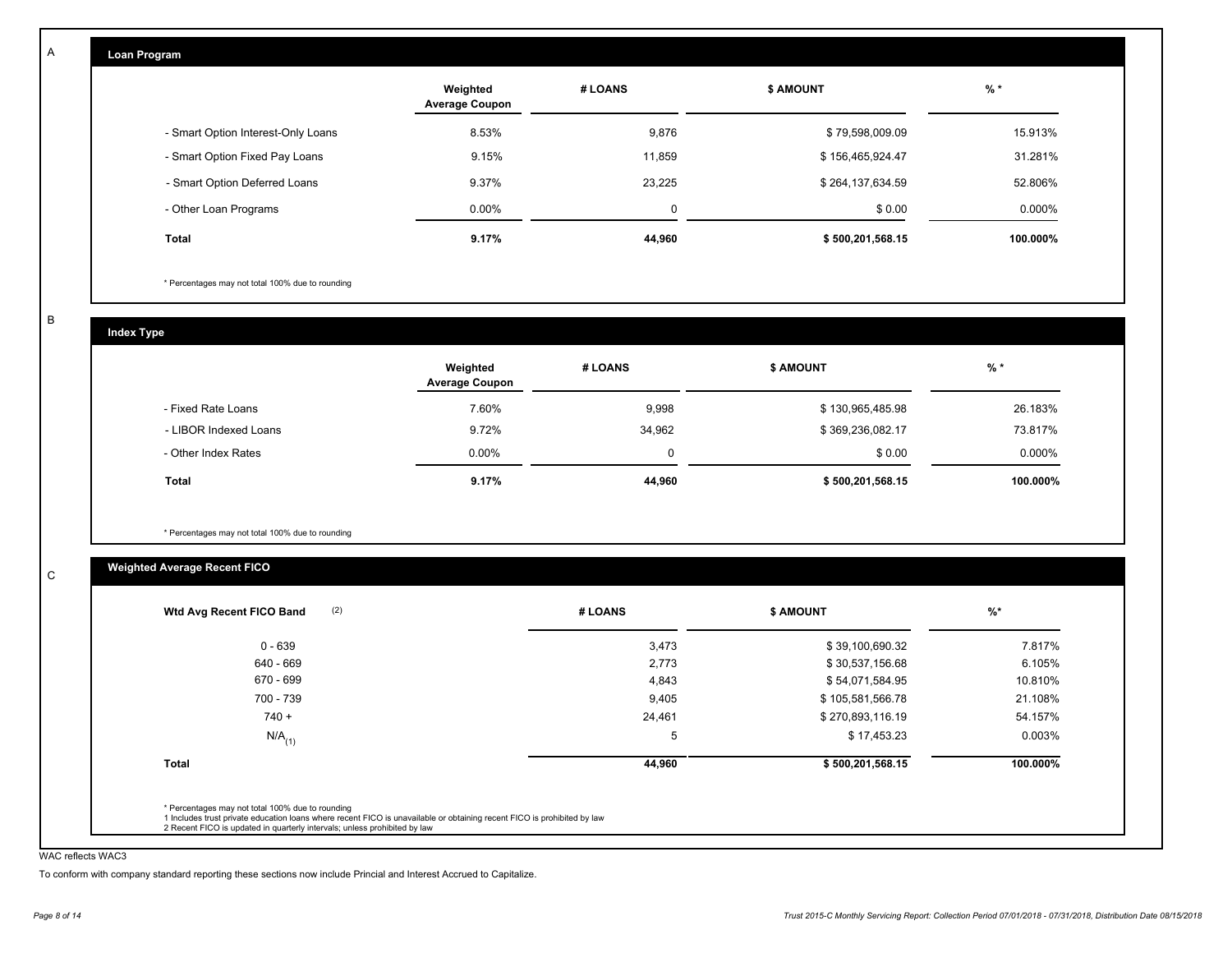| Α. |       | <b>Reserve Account</b>                                                                     |                  |  |
|----|-------|--------------------------------------------------------------------------------------------|------------------|--|
|    |       | Specified Reserve Account Balance                                                          | \$1,884,455.00   |  |
|    |       | Actual Reserve Account Balance                                                             | \$1,884,455.00   |  |
| В. |       | <b>Principal Distribution Amount</b>                                                       |                  |  |
|    | i.    | Class A Notes Outstanding                                                                  | \$286,274,360.85 |  |
|    | ii.   | Pool Balance                                                                               | \$500,201,568.15 |  |
|    | iii.  | First Priority Principal Distribution Amount (i - ii)                                      | \$0.00           |  |
|    | iv.   | Class A and B Notes Outstanding                                                            | \$356,274,360.85 |  |
|    | v.    | First Priority Principal Distribution Amount                                               | \$0.00           |  |
|    | vi.   | Pool Balance                                                                               | \$500,201,568.15 |  |
|    | Vii.  | Specified Overcollateralization Amount                                                     | \$150,060,470.45 |  |
|    | viii. | Available Funds (after payment of waterfall items A through H)                             | \$10,365,045.73  |  |
|    | ix.   | Class C Notes Outstanding                                                                  | \$50,000,000.00  |  |
|    | х.    | Regular Principal Distribution Amount (if (iv > 0, (iv - v) - (vi - vii), min(viii, ix))   | \$6,133,263.15   |  |
|    | xi.   | Pool Balance                                                                               | \$500,201,568.15 |  |
|    | xii.  | 10% of Initial Pool Balance                                                                | \$74,963,981.87  |  |
|    | xiii. | First Priority Principal Distribution Amount                                               | \$0.00           |  |
|    | XIV.  | Regular Principal Distribution Amount                                                      | \$6,133,263.15   |  |
|    | XV.   | Available Funds (after payment of waterfall items A through J)                             | \$4,231,782.58   |  |
|    |       | xvi. Additional Principal Distribution Amount (if(ix $\lt$ = x, min(xv, xi - xiii - xiv))) | \$0.00           |  |
|    |       |                                                                                            |                  |  |

# **A. Reserve Account**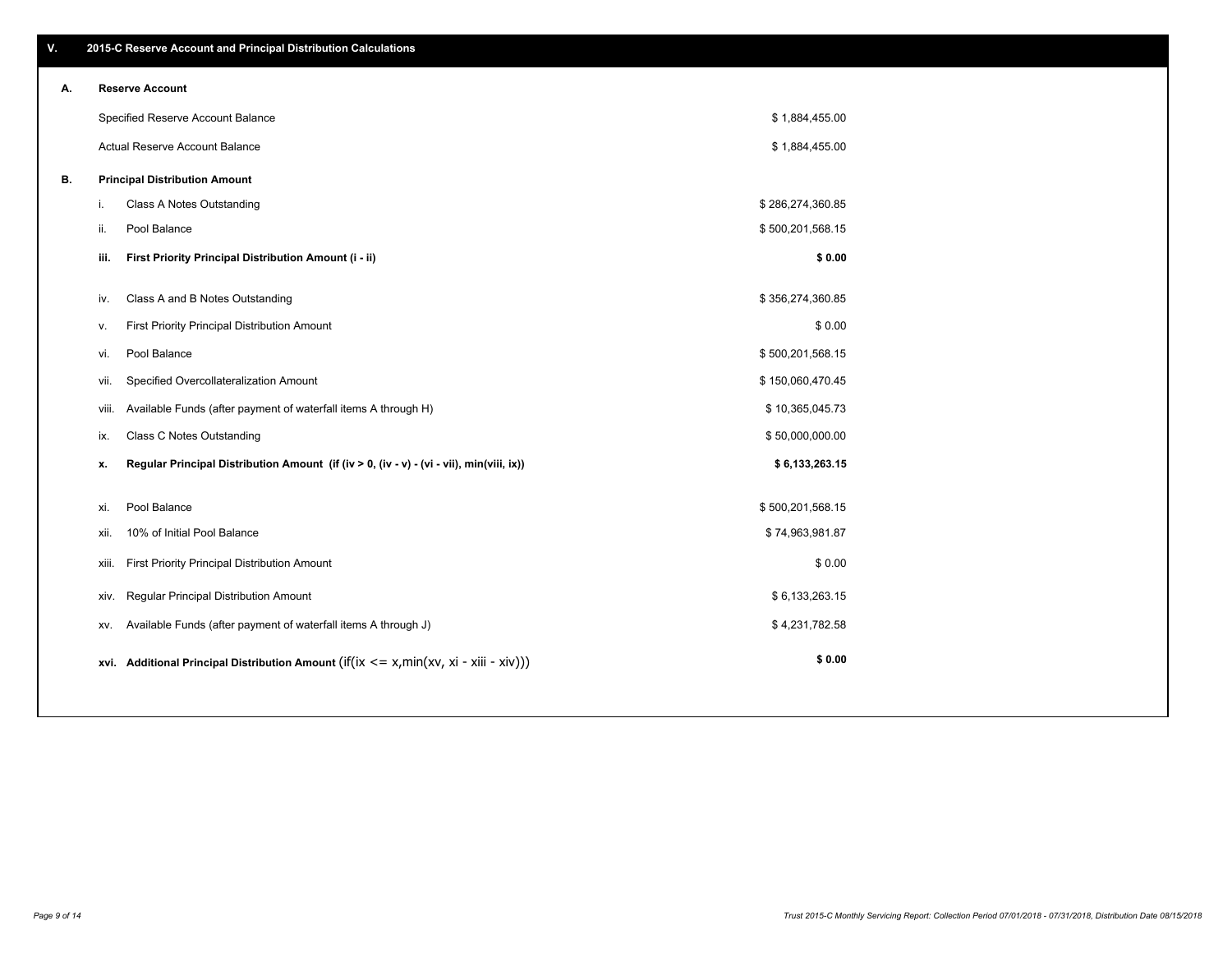|    |                                                                                   | Paid                 | <b>Funds Balance</b>               |
|----|-----------------------------------------------------------------------------------|----------------------|------------------------------------|
|    | <b>Total Available Funds</b>                                                      |                      | \$11,866,332.64                    |
| A  | <b>Trustee Fees</b>                                                               | \$0.00               | \$11,866,332.64                    |
| B  | <b>Servicing Fees</b>                                                             | \$324,380.06         | \$11,541,952.58                    |
| C  | i. Administration Fees<br>ii. Unreimbursed Administrator Advances plus any Unpaid | \$8,333.00<br>\$0.00 | \$11,533,619.58<br>\$11,533,619.58 |
| D  | Class A Noteholders Interest Distribution Amount                                  | \$776,907.18         | \$10,756,712.40                    |
| Е  | First Priority Principal Payment                                                  | \$0.00               | \$10,756,712.40                    |
| F. | Class B Noteholders Interest Distribution Amount                                  | \$204,166.67         | \$10,552,545.73                    |
| G  | Class C Noteholders Interest Distribution Amount                                  | \$187,500.00         | \$10,365,045.73                    |
| Н  | <b>Reinstatement Reserve Account</b>                                              | \$0.00               | \$10,365,045.73                    |
|    | <b>Regular Principal Distribution</b>                                             | \$6,133,263.15       | \$4,231,782.58                     |
| J  | <b>Carryover Servicing Fees</b>                                                   | \$0.00               | \$4,231,782.58                     |
| Κ  | <b>Additional Principal Distribution Amount</b>                                   | \$0.00               | \$4,231,782.58                     |
| L  | Unpaid Expenses of Trustee                                                        | \$0.00               | \$4,231,782.58                     |
| M  | Unpaid Expenses of Administrator                                                  | \$0.00               | \$4,231,782.58                     |
| N  | Remaining Funds to the Residual Certificateholders                                | \$4,231,782.58       | \$0.00                             |

### **Waterfall Conditions**

| А. |      | <b>Class C Noteholders' Interest Distribution Condition</b>                      |                  |
|----|------|----------------------------------------------------------------------------------|------------------|
|    |      | Pool Balance                                                                     | \$500,201,568.15 |
|    | Ш.   | Class A and B Notes Outstanding                                                  | \$356,274,360.85 |
|    | iii. | Class C Noteholders' Interest Distribution Ratio (i / ii)                        | 140.40%          |
|    | IV.  | Minimum Ratio                                                                    | 110.00%          |
|    | V.   | Is the Class C Noteholders' Interest Distribution Condition Satisfied (iii > iv) | ◡                |
|    |      |                                                                                  |                  |

\* If the Class C Noteholders' Interest Distribution Condition is satisfied then the amount of interest accrued at the Class C Rate for the Accrual Period is Released on the distribution Date.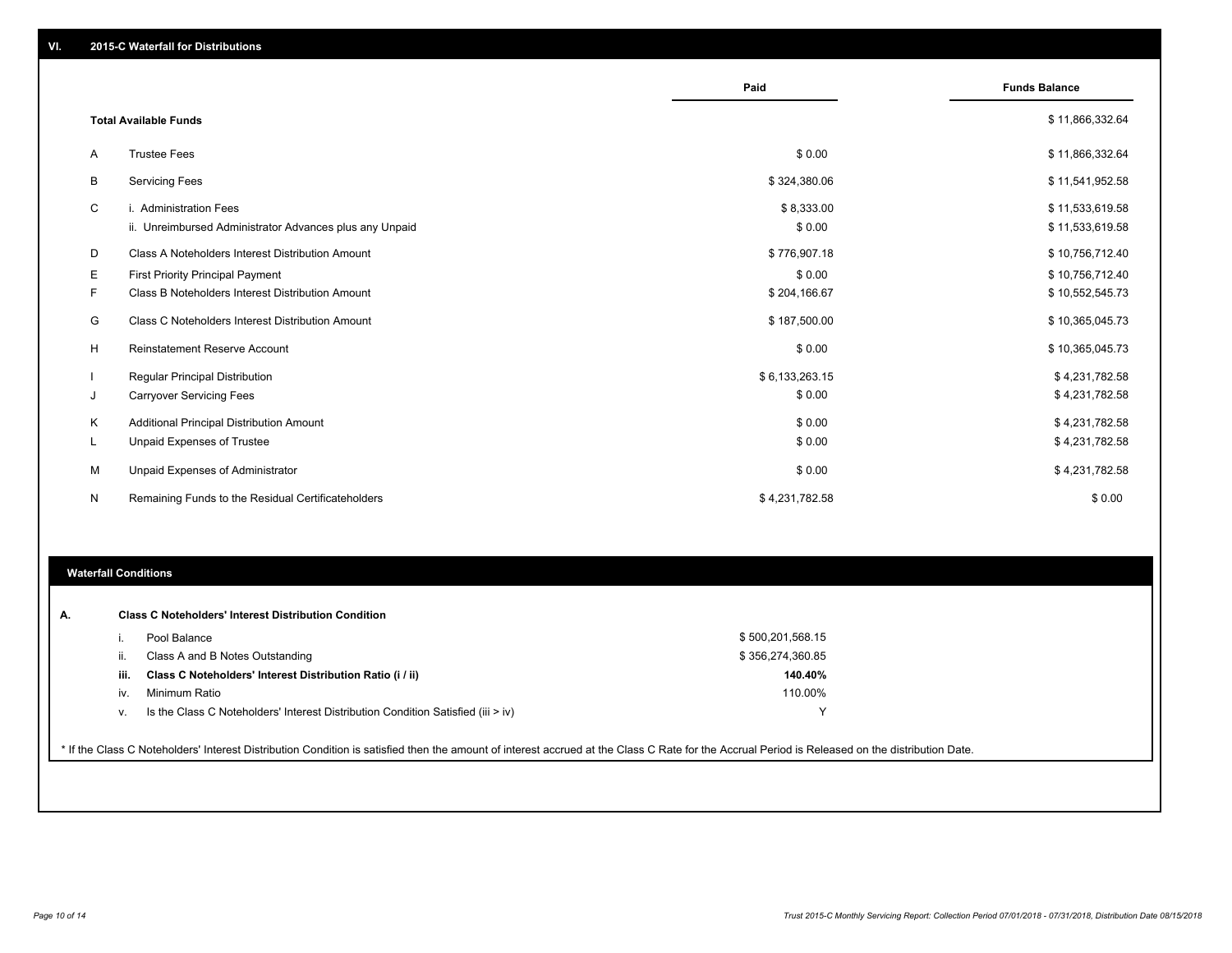## **VII. 2015-C Distributions**

#### **Distribution Amounts**

|                                                            | A <sub>2</sub> A        | A <sub>2</sub> B        | A <sub>3</sub>          |
|------------------------------------------------------------|-------------------------|-------------------------|-------------------------|
| Cusip/Isin                                                 | 78448RAB2               | 78448RAC0               | 78448RAD8               |
| <b>Beginning Balance</b>                                   | \$142,455,350.80        | \$68,819,010.05         | \$75,000,000.00         |
| Index                                                      | <b>FIXED</b>            | <b>LIBOR</b>            | <b>LIBOR</b>            |
| Spread/Fixed Rate                                          | 2.75%                   | 1.40%                   | 1.95%                   |
| Record Date (Days Prior to Distribution)                   | 1 NEW YORK BUSINESS DAY | 1 NEW YORK BUSINESS DAY | 1 NEW YORK BUSINESS DAY |
| <b>Accrual Period Begin</b>                                | 7/15/2018               | 7/16/2018               | 7/16/2018               |
| <b>Accrual Period End</b>                                  | 8/15/2018               | 8/15/2018               | 8/15/2018               |
| Daycount Fraction                                          | 0.08333333              | 0.08333333              | 0.08333333              |
| Interest Rate*                                             | 2.75000%                | 3.47163%                | 4.02163%                |
| <b>Accrued Interest Factor</b>                             | 0.002291667             | 0.002893025             | 0.003351358             |
| <b>Current Interest Due</b>                                | \$326,460.18            | \$199,095.12            | \$251,351.88            |
| Interest Shortfall from Prior Period Plus Accrued Interest | $S -$                   | $\mathsf{\$}$ -         | $\mathsf{\$}$ -         |
| <b>Total Interest Due</b>                                  | \$326,460.18            | \$199,095.12            | \$251,351.88            |
| <b>Interest Paid</b>                                       | \$326,460.18            | \$199,095.12            | \$251,351.88            |
| <b>Interest Shortfall</b>                                  | $\mathsf{\$}$ -         | \$ -                    | $\mathsf{\$}$ -         |
| <b>Principal Paid</b>                                      | \$4,135,457.56          | \$1,997,805.59          | $\mathsf{\$}$ -         |
| <b>Ending Principal Balance</b>                            | \$138,319,893.24        | \$66,821,204.46         | \$75,000,000.00         |
| Paydown Factor                                             | 0.019978056             | 0.019978056             | 0.000000000             |
| <b>Ending Balance Factor</b>                               | 0.668212045             | 0.668212045             | 1.000000000             |

\* Pay rates for Current Distribution. For the interest rates applicable to the next distribution date, please see https://www.salliemae.com/about/investors/data/SMBabrate.txt.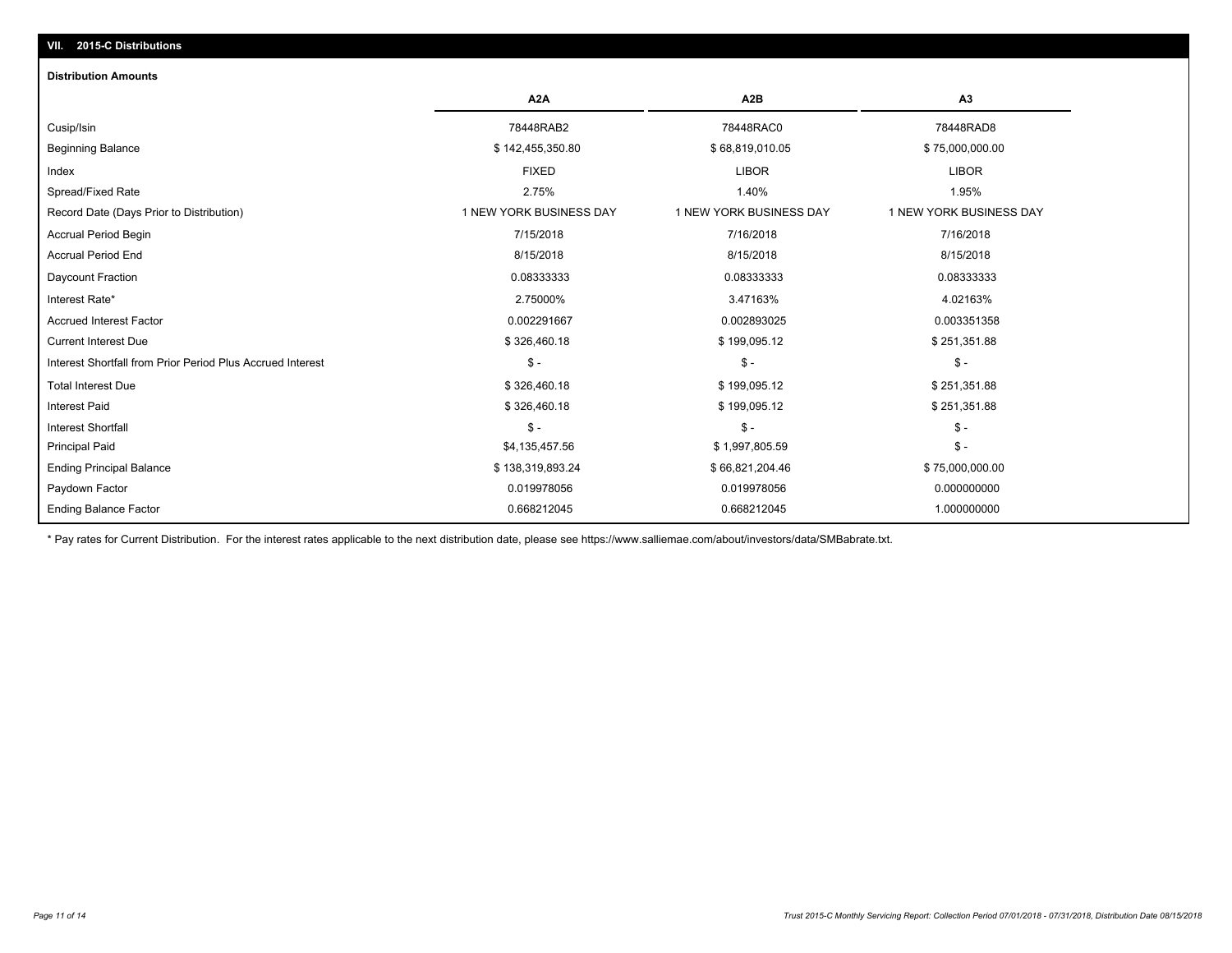| <b>Distribution Amounts</b>                                |                         |                         |
|------------------------------------------------------------|-------------------------|-------------------------|
|                                                            | в                       | С                       |
| Cusip/Isin                                                 | 78448RAE6               | 78448RAF3               |
| <b>Beginning Balance</b>                                   | \$70,000,000.00         | \$50,000,000.00         |
| Index                                                      | <b>FIXED</b>            | <b>FIXED</b>            |
| Spread/Fixed Rate                                          | 3.50%                   | 4.50%                   |
| Record Date (Days Prior to Distribution)                   | 1 NEW YORK BUSINESS DAY | 1 NEW YORK BUSINESS DAY |
| Accrual Period Begin                                       | 7/15/2018               | 7/15/2018               |
| <b>Accrual Period End</b>                                  | 8/15/2018               | 8/15/2018               |
| Daycount Fraction                                          | 0.08333333              | 0.08333333              |
| Interest Rate*                                             | 3.50000%                | 4.50000%                |
| <b>Accrued Interest Factor</b>                             | 0.002916667             | 0.003750000             |
| <b>Current Interest Due</b>                                | \$204,166.67            | \$187,500.00            |
| Interest Shortfall from Prior Period Plus Accrued Interest | $\mathcal{S}$ -         | $\mathsf{\$}$ -         |
| <b>Total Interest Due</b>                                  | \$204,166.67            | \$187,500.00            |
| <b>Interest Paid</b>                                       | \$204,166.67            | \$187,500.00            |
| <b>Interest Shortfall</b>                                  | $\mathbb{S}$ -          | $\mathsf{\$}$ -         |
| <b>Principal Paid</b>                                      | $S -$                   | $S -$                   |
| <b>Ending Principal Balance</b>                            | \$70,000,000.00         | \$50,000,000.00         |
| Paydown Factor                                             | 0.000000000             | 0.000000000             |
| <b>Ending Balance Factor</b>                               | 1.000000000             | 1.000000000             |

\* Pay rates for Current Distribution. For the interest rates applicable to the next distribution date, please see https://www.salliemae.com/about/investors/data/SMBabrate.txt.

**VII. 2015-C Distributions**